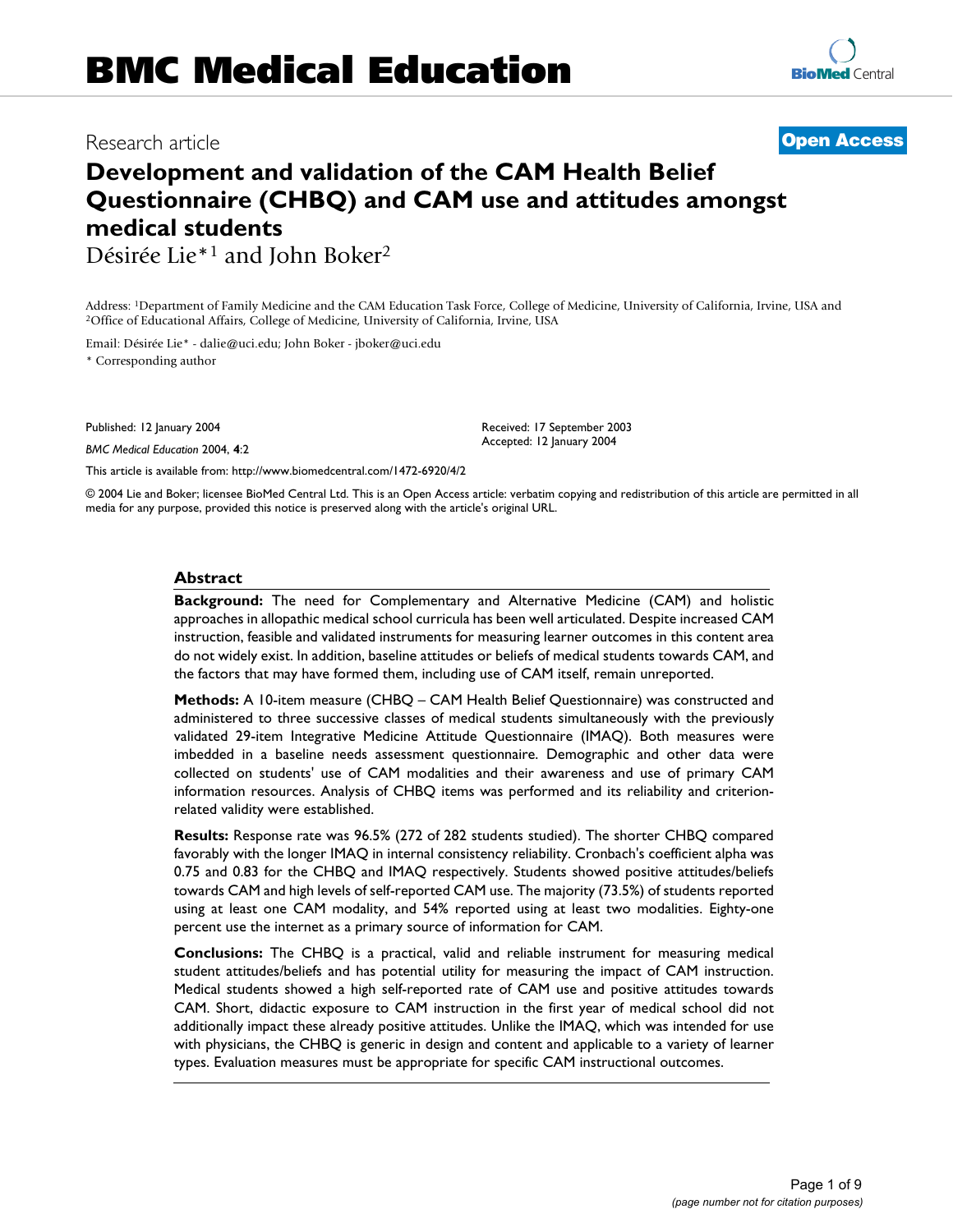# **Background**

The documented increase in the use of CAM modalities [1-3] by consumers has generated increased attention to curricular integration of this topic by allopathic medical schools [4,5] Entire recent issues of journals have been focused on CAM use [6,7] and CAM education [8]. The number of US medical schools reporting the inclusion of CAM in their curricula has increased from 46 out of 125 schools in 1996–7 [9] to 75 schools in 1998–9 [10] with most US schools now addressing CAM curricula [11]. Focus on CAM instruction has been increased by significant educational funding (the R-25 awards) awarded to medical schools from the National Institutes of Health's National Center for CAM or NCCAM [12]. In addition, the American Medical Association [13] and the Association of American Medical Colleges [8] have actively engaged in discussion of how CAM education should be included in the medical school curriculum and strategies for integrating CAM content into traditional curricula have been suggested [5,14,15]. While CAM in the educational setting was originally [3,9] defined as 'unconventional treatment modalities not addressed by allopathic medical schools', more contemporary definitions of CAM and integrative medicine have centered around a holistic approach to health care taking into account alternative healing systems, beliefs and individual modalities of treatment not usually offered in a traditional Western health care system. Classifications of CAM modalities have differed but a generally accepted schema was introduced by the NCCAM [12] and is in common use.

An interdisciplinary CAM Education Task Force at University of California, Irvine (UCI) College of Medicine was charged in 2001 with the design, implementation and evaluation of new longitudinal CAM instruction presented as part of the College's existing undergraduate medical school curriculum. The 26-member Task Force was comprised of representatives from multiple stakeholder groups: medical students; multidisciplinary physician faculty and educators; health professionals representing nursing, pharmacy, library sciences and basic science disciplines; CAM practitioners (chiropractors, dietitian, herbalist, massage therapist, acupuncturists, and Oriental Medicine practitioners); CAM school faculty; and CAM researchers.

Like many US medical schools, UCI offers a hybrid curriculum for its 4-year curriculum, with a predominance of lecture-based courses in the first two years, and problembased learning a part of the clinical Patient Doctor (PD) course. Clinical clerkships are offered in years 3 and 4 of the curriculum. In 2002–3, required CAM instruction was integrated as a lecture and small group exercise into the first year PD course. The PD course is the major curriculum experience where medical students learn interviewing, physical diagnosis and clinical reasoning skills and the fundamentals of professional behavior and values.

Despite a demonstration of the need for CAM instruction and a willingness to commit resources to CAM curricular development, limited data and research exist to guide the assessment of students' acquisition of CAM skills, knowledge and attitudes/beliefs. The evaluation of CAM curricular impact is complicated by the perceived heterogeneity of baseline attitudes or beliefs toward CAM and integrative medicine. Since new curriculum must compete for existing institutional time and resources, it is imperative to document and systematically chart progression of student learning outcomes as the primary method to determine optimal strategies to achieve effective CAM instruction.

The Integrative Medicine Attitude Questionnaire (IMAQ) [16] previously was designed to measure physicians' attitudes or beliefs towards integrative medicine in their own medical practice. However, pilot testing with the IMAQ as a potential instructional outcome measure suggested that the number of IMAQ items (29) and the length and complexity of its individual items was problematic and impractical in the context of repeated administrations to measure instructional outcomes. Furthermore, its content is specific to physicians in practice and not necessarily to medical students during instruction. Other health belief and health perception questionnaires [17,18] do not directly address CAM instructional outcomes. The primary objective of this project was to construct and validate a short, practical instrument to measure attitudes/ beliefs among medical students. A secondary objective was to establish a baseline for evaluating longitudinal learning outcomes after introducing enhanced CAM instruction.

# **Methods**

## *Study Sample*

Respondents were students at the UCI College of Medicine. Class size at UCI for each of the three classes surveyed is 92 to 97 medical students per year. Included were 92 first-year (MS 1) and two separate second-year medical student classes (MS 2). There was a total of 190 MS 2; 97 in one group and 93 in the other. All medical students in the 3 classes were surveyed at different times in the academic years 2001–3. MS 1 were surveyed during the first six weeks after school entry (fall of 2002) as an in-class exercise and before exposure to any CAM instruction. One MS 2 class was surveyed during the last six weeks of their second year (spring of 2003). The other MS 2 class was surveyed midway through their second year (winter of 2002). The survey of both MS 2 classes occurred after exposure to three hours of didactic CAM instruction,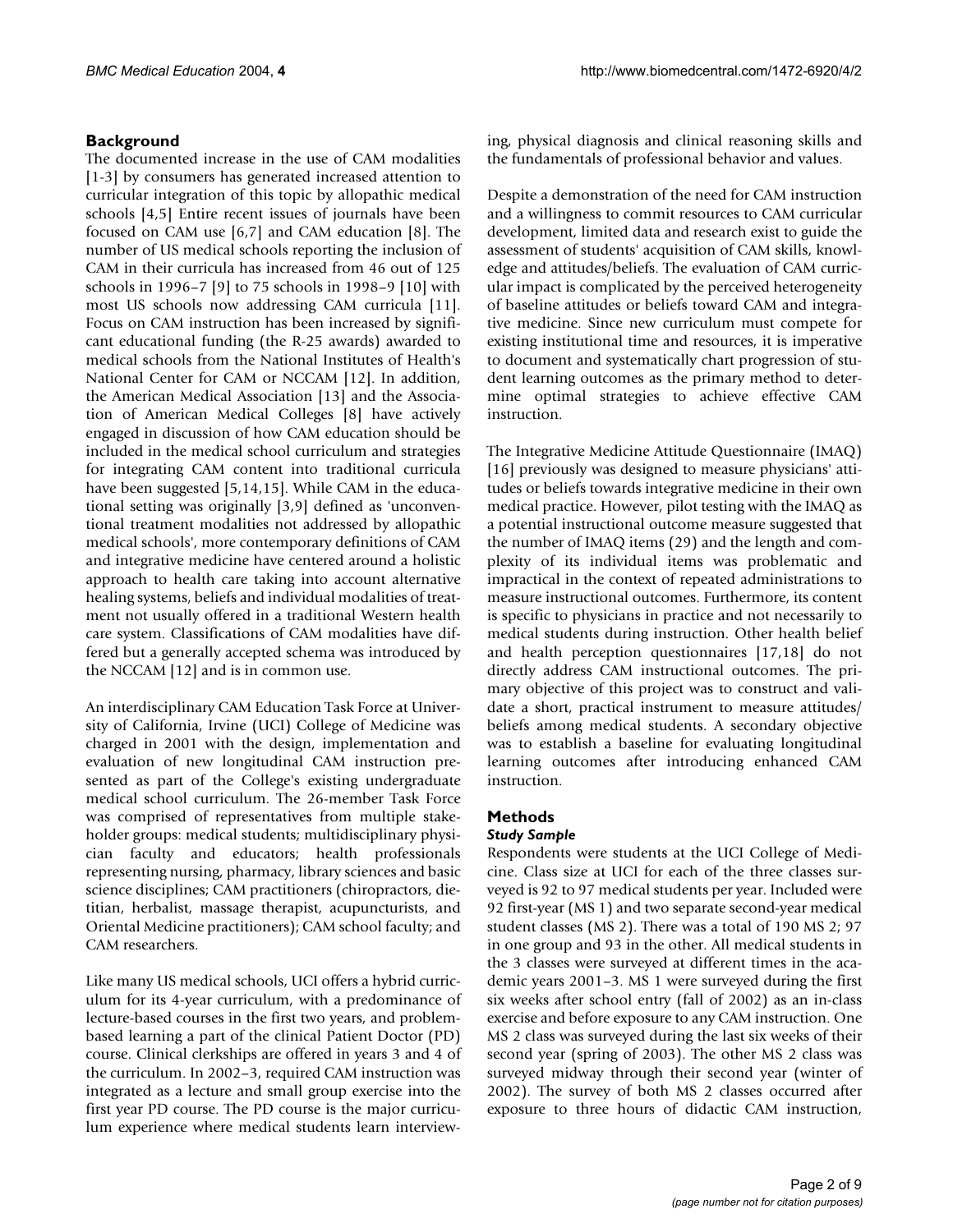using a panel consisting of patients and CAM providers, in the required year 1 Patient Doctor (PD) course.

### *Study Design*

#### *Measures*

The experimental 10-item CAM Health Belief Questionnaire (CHBQ) was designed and constructed by the interdisciplinary CAM Education Task Force chaired by the lead author. Item content for the CHBQ, covering both CAM issues and attitudes toward a holistic approach to the patient, was identified and agreed upon by consensus after a thorough literature review. The literature review was conducted by a search of the PubMed, Cochrane Library, ERIC and Psychlit databases using combinations of the terms "Complementary and Alternative Medicine," "Integrative Medicine," "education," "teaching," "surveys," "medical students," "attitudes" and "faculty." In addition, a manual search for conference abstracts and unpublished reports was conducted through direct communication with authors of articles identified, with principal investigators of the NCCAM R-25 initiative, and participation by the lead author in three CAM conferences. This process resulted in the identification of four papers [16-19] reporting CAM attitude scales, of which only the 29-item IMAQ [16] had been validated by administration to a group of internists. This iterative review process was the primary method for establishing the content validity of the CHBQ items. (The CHBQ items are shown in Additional file 1.)

The experimental CHBQ items were framed in the sevenpoint, Likert-type rating scale format (where 1 = "Absolutely Disagree," and 7 = "Absolutely Agree") for consistency with the IMAQ items. Responses to all CHBQ and IMAQ items were scored so that a higher response indicated greater endorsement. CHBQ and IMAQ total scale scores were computed by summing across their respective constituent rating items. Three CHBQ items were worded negatively to minimize the acquiescence response set (i.e., the tendency of respondents to reply in a consistent manner using only part of the rating scale range). Directions to the CHBQ respondents were: "Please read and respond to each of the 10 statements below by circling the number that most agrees with your beliefs."

A written "CAM needs assessment" questionnaire was constructed [see Additional file 1] by adapting items from existing instruments [16-18] and adding items about CAM use. First, respondents' self-reported use of 14 common CAM modalities was requested. Students were asked to check off all relevant boxes in response to the questions "ever used/would use/currently use, would recommend/ ever recommended to patients" for each of the modalities listed. Modalities were defined in the categories listed by the NCCAM [11] but these definitions, *per se*, were not

provided in the survey. The category of "Curanderismo" (not in the NCCAM categories) was included because of its relevance to the California Latino population. The MS 1 questionnaire contained a 15th CAM modality – "vitamin/mineral supplements" which was dropped from the subsequent surveys because of disagreement about the inclusion of this category as alternative medicine. Second, awareness and use of primary online and other CAM information resources were assessed. Both item sets elicited binary (Yes/No) response sets. Third, attitudes/beliefs were assessed with the 29-item IMAQ and complemented by the experimental 10-item CHBQ.

#### *Data collection*

All students were asked to anonymously and voluntarily complete the structured written questionnaire, which was presented as a baseline assessment of their perceptions about CAM. The questionnaire was administered by a staff member who was not involved in the students' instruction or evaluation. Data were collected at one sitting per class lasting about 20 minutes. No incentives were given for completion of questionnaires. The entire project had Institutional Review Board (IRB) approval.

#### *Data analysis*

Analyses were done using SPSS version 11.5 software (SPSS, Inc., Chicago, Illinois). First, descriptive statistics for all variables across all respondents were computed. The frequency that each CAM modality was used and the total number of modalities used was compared across the three classes. The frequency of awareness and use of each primary CAM information resource was documented. Total scale scores for the CHBQ and IMAQ were computed, by summing and averaging across each measure's constituent rating items, and the resulting mean scores for each cohort were compared. Between-class comparisons were made either by one-way analysis of variance, independent t-tests, Wilcoxon-Mann-Whitney tests, or  $\gamma^2$  tests, as appropriate for the dependent variable's underlying metric and distribution. Associations among survey variables were examined with Pearson product-moment or Spearman rank-order correlation coefficients. CHBQ and IMAQ item responses were analyzed to produce item means and standard deviations, corrected item-total scale score correlations (i.e., discrimination indices), Cronbach's coefficient α reliabilities for scale scores, and coefficient  $\alpha$  reliability obtained after removing a constituent rating item from its respective scale score. For the CHBQ, the Spearman-Brown formula was used to compare its reliability to that of the IMAQ which contained three times as many items and was known from prior use to have moderately high reliability  $(≥ .80)$ . Validity coefficients for each experimental CHBQ item were calculated by correlating each of the item scores with the total IMAQ scale score. Criterion-related validity of the CHBQ total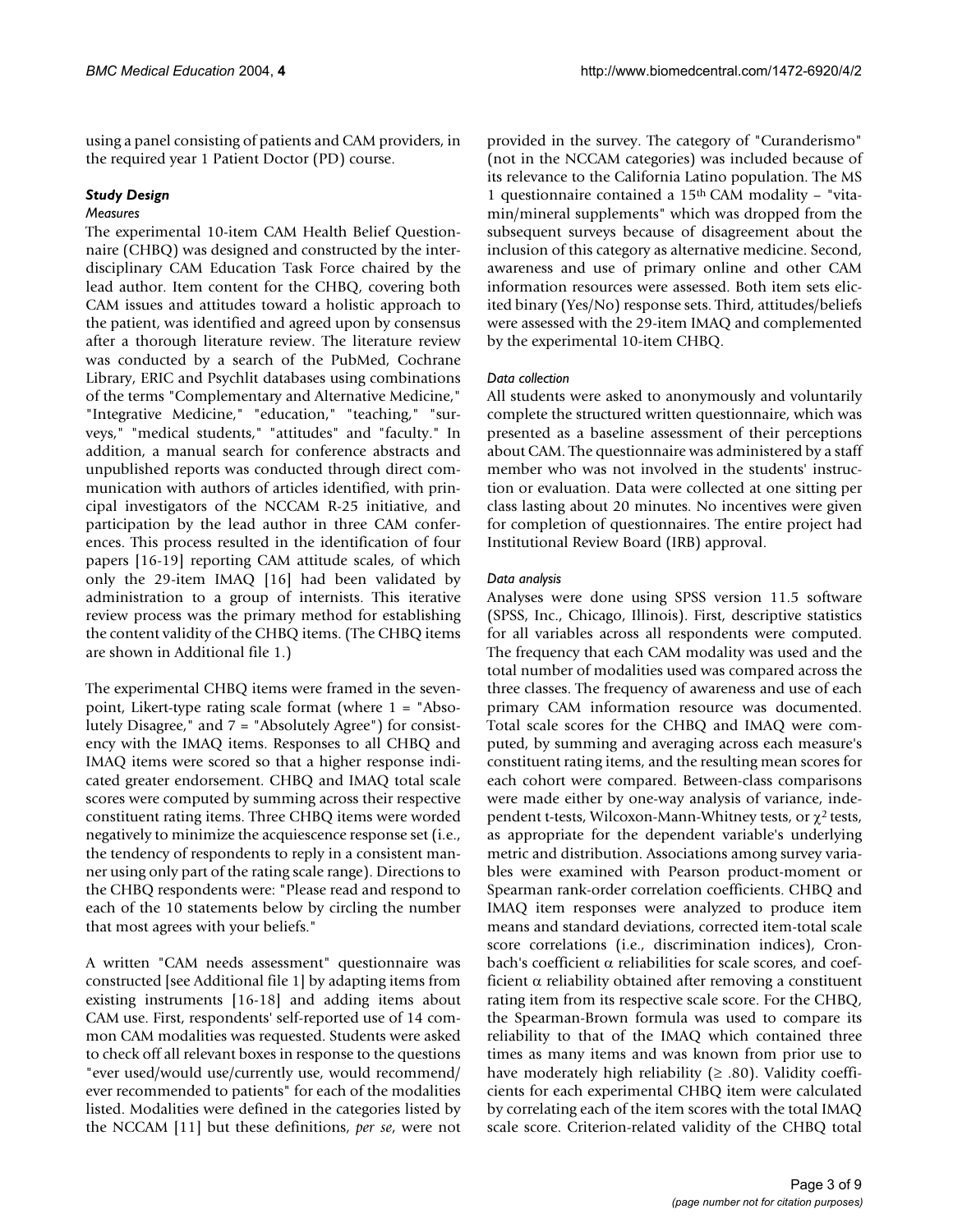| <b>Survey Class</b>                               | <b>Response</b><br>Rate | Demographic Measures* |                  |        |      |                  |       |
|---------------------------------------------------|-------------------------|-----------------------|------------------|--------|------|------------------|-------|
|                                                   |                         | Age                   |                  | Gender |      | <b>Ethnicity</b> |       |
|                                                   |                         | $20 - 29$             | >30              | Female | Male | Caucasia<br>n    | Other |
| MS I at entry to medical school                   | 87/92                   | 98.7                  | $\overline{1.3}$ | 48.5   | 51.5 | 38.I             | 61.9  |
| MS 2 at midpoint of second year of medical school | 88/93                   | 91.9                  | 7.1              | 44.7   | 55.3 | 42.0             | 58.0  |
| MS 2 at end of second year of medical school      | 97/97                   | 85.6                  | 14.4             | 50.7   | 49.3 | 49.4             | 50.6  |
| Total                                             | 272/282                 | 91.9                  | 8.1              | 47.8   | 52.2 | 43.0             | 57.0  |

**Table 1: Demographics of medical students responding to a survey on Complementary and Alternative Medicine (CAM) [see Additional file 1], by survey administration to three successive classes.**

\*Due to missing data, *n* may be smaller than 272 for some variables.

scale scores was examined by its correlation with the IMAQ scale scores, CAM modality usage and CAM information source usage.

### **Results**

#### *Respondents and their characteristics*

The response rates were 94.6% (87/92) for MS 1, 100% (97/97) for the first MS 2 cohort, and 94.6% (88/93) for the second MS 2 cohort. Thus, the overall response rate across three class cohorts was 96.5% (272/282). Table 1 shows the demographic characteristics of responding students in the three cohorts. There were no differences in gender distribution ( $p = .75$ ). Overall, there were 47.8% female and 52.2% male respondents. Most students (91.9%) fell into the 20–29 year-old age range. However, the MS 2 surveyed at the end of their second academic year had a disproportionate percentage of students who were  $\geq$ 30 years old (14.4% v. 7.1% in the other MS 2 cohort and 1.3% among MS 1;  $p = .006$ ). The primary ethnic group of each class was Caucasian (45.3%), with Asian (Oriental and Indian Subcontinent) the next most represented group (35.6%). Cohorts did not differ in ethnicity distribution ( $p = .30$ ). Most students had taken science as the major subject in premedical school (80.4% of MS 1, 78.7% of MS 2); the remaining students took humanities as their major subject before medical school. The mean grade point averages for students at medical school entry were 3.7 for MS 1 and 3.6 for MS 2 on a 0.0 to 4.0 gradepoint scale.

#### *CAM modality use*

Across the three classes, 73.5% of students reported use of at least one CAM modality (excluding vitamin/mineral supplements); 19.5% used just one CAM modality, and 54.0% used two or more modalities. The modalities reported as most frequently used were: massage (43.0%); meditation/yoga/relaxation/imagery (40.4%); and spirituality (35.3%). Vitamin and mineral supplements were used by 64.4% of MS 1, which was the only cohort asked about this modality. Self-reported use of each of the CAM modalities by responding students, both overall and by class cohort, is shown in Table [2.](#page-4-0) There were no betweencohort differences in either the frequency of using any CAM modality (*p*-values ranged from .14 to .90) or in the mean total number of modalities used  $(2.4 \pm 2.5; p = .24)$ .

#### *Awareness and use of CAM information resources*

The Internet was identified as the chief CAM information source (81.3% of all respondents), followed by journals (40.8%), books (37.5%), health databases (28.3%), and videos (2.6%). Most (91.5%) respondents reported being aware of PubMed [20] as an online information resource, consistent across cohorts (*p* = .09). However, MS 1 reported greater awareness of all the other online CAM information resources, in comparison to their MS 2 peers completing their second academic year: Cochrane Library (85.1% v. 67.0%; *p* = .016); German Commission E Monographs: Therapeutic Guide to Herbal Medicine (17.2% v. 2.1%; *p* = .002); Combined Health Information Database (12.6% v. 2.1%;  $p = .021$ ); and NCCAM Website (26.4%) v. 8.2%;  $p = .003$ ). All cohorts provided similar reports about where they seek evidence-based and other information about CAM (*p*-values of .12 to .97).

#### *IMAQ and CHBQ scale score reliabilities*

The internal consistency reliabilities of CAM attitude/ belief scale scores, measured by Cronbach's coefficient  $\alpha$ , were 0.83 for the 29-item IMAQ and 0.75 for the 10-item CHBQ. Because the CHBQ scale score was based on fewer items, its stepped-up reliability was estimated by the Spearman-Brown formula and compared with the IMAQ scale score reliability, which was based on almost three times as many items. Assuming that parallel items were constructed and added to the CHBQ, a total of about only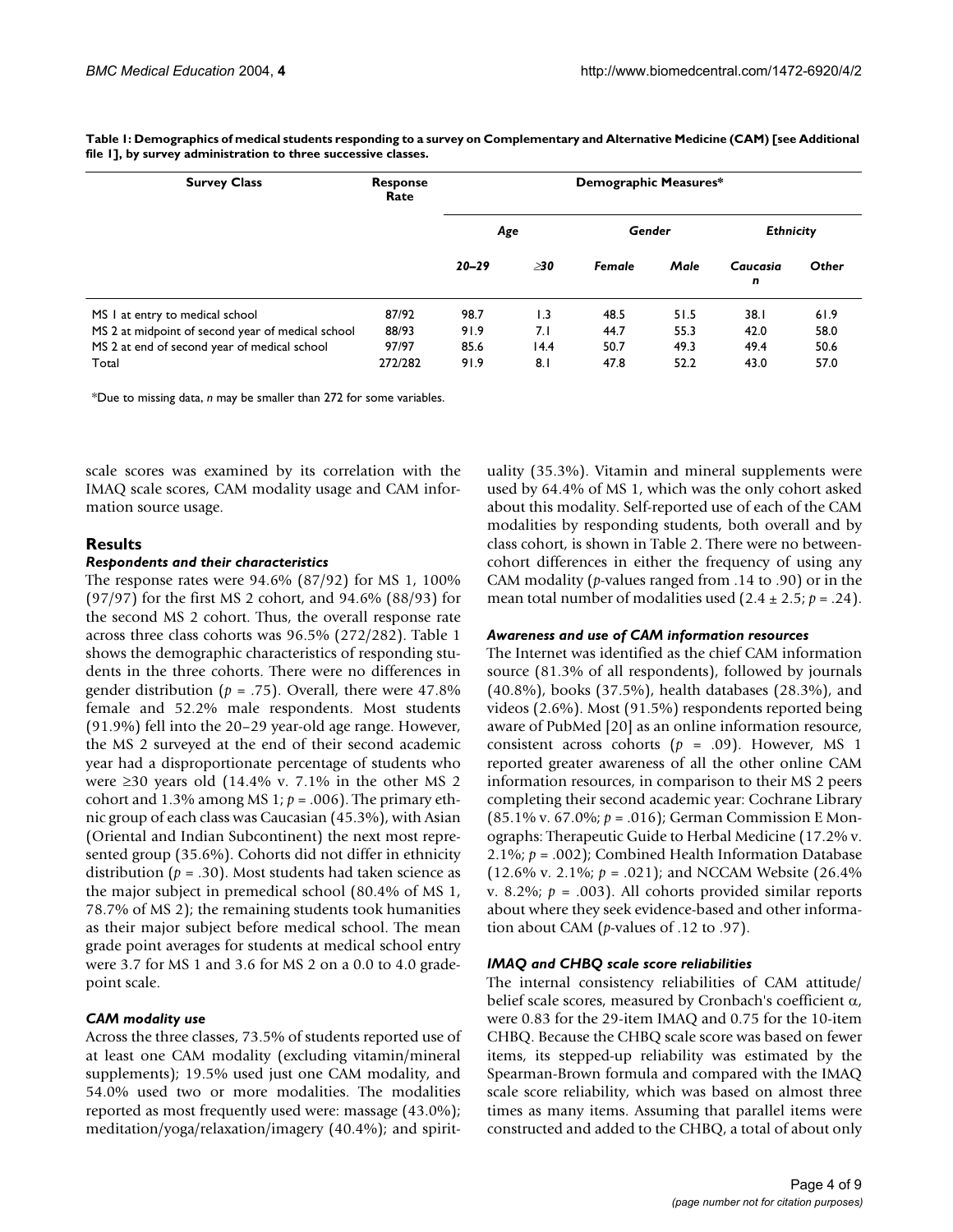| <b>CAM Modality Used (%)*</b> | <b>Survey Class</b>                             |                                                                            |                                                                       |                                            |  |  |  |
|-------------------------------|-------------------------------------------------|----------------------------------------------------------------------------|-----------------------------------------------------------------------|--------------------------------------------|--|--|--|
|                               | MS I at entry to medical<br>school ( $n = 87$ ) | MS 2 at midpoint of 2 <sup>nd</sup> year of<br>medical school ( $n = 88$ ) | MS 2 at end of 2 <sup>nd</sup> year of<br>medical school ( $n = 97$ ) | <b>All medical students</b><br>$(n = 272)$ |  |  |  |
| Meditation                    | 46.0                                            | 43.2                                                                       | 33.0                                                                  | 40.4                                       |  |  |  |
| Massage                       | 43.7                                            | 46.6                                                                       | 39.2                                                                  | 43.0                                       |  |  |  |
| Spirituality                  | 42.5                                            | 35.2                                                                       | 18.9                                                                  | 35.3                                       |  |  |  |
| <b>Herbals</b>                | 36.8                                            | 37.5                                                                       | 27.8                                                                  | 33.8                                       |  |  |  |
| Chiropractic                  | 26.4                                            | 17.0                                                                       | 15.5                                                                  | 19.5                                       |  |  |  |
| <b>Traditional Oriental</b>   | 12.6                                            | 11.4                                                                       | 15.5                                                                  | 13.2                                       |  |  |  |
| T'ai Chi                      | 10.3                                            | 6.8                                                                        | 10.3                                                                  | 9.2                                        |  |  |  |
| Homeopathy                    | 9.2                                             | 11.4                                                                       | 10.3                                                                  | 10.3                                       |  |  |  |
| <b>Biofeedback</b>            | 9.2                                             | 11.4                                                                       | 4.1                                                                   | 8.1                                        |  |  |  |
| <b>Hypnosis</b>               | 8.0                                             | 8.0                                                                        | 4.1                                                                   | 6.6                                        |  |  |  |
| Ayurveda                      | 6.9                                             | 4.5                                                                        | 6.2                                                                   | 5.9                                        |  |  |  |
| Osteopathy                    | 6.9                                             | 6.8                                                                        | 4.1                                                                   | 5.9                                        |  |  |  |
| Therapeutic Touch             | 5.7                                             | 4.5                                                                        | 4.1                                                                   | 4.8                                        |  |  |  |
| Curanderismo                  | 2.3                                             | 1.1                                                                        | 2.1                                                                   | 1.8                                        |  |  |  |
| Vitamins <sup>†</sup>         | 64.4                                            | $\overline{\phantom{a}}$                                                   | --                                                                    | --                                         |  |  |  |

<span id="page-4-0"></span>**Table 2: Use of Complementary and Alternative Medicine (CAM) modalities reported in a survey of three successive medical student classes, by survey administration.**

\*Due to missing data, *n* may be smaller than 272 for some variables. †Item asked only in the MS 1 survey.

17 items are required to achieve the same level of reliability as the much longer IMAQ.

#### *Psychometrics of the CHBQ items*

The results obtained from the item analysis of the CHBQ are shown in Table [3](#page-5-0). Mean item scores ranged from a low of 4.1 to a high of 5.9 on the 7-point scale. Although medical students actually responded using the entire range of possible scale values on all CHBQ items, the associated item means suggest that responses were skewed toward the higher end of the response scale. The highest mean (5.9) item score was, "A patient's expectations, health beliefs, and values should be integrated into the patient care process." The lowest items mean (4.1) was a reversescored item, "Treatments not tested in a scientifically recognized manner should be discouraged." The standard deviations ranged from 1.3 to 1.6. Both the item-total correlations (range of .23 to .57) and the item validity coefficients (range of .25 to .57) were all positive and were statistically significant ( $p < .0005$ ). The finding of all positive item-total correlations and validity coefficients supports the direction in which the CHBQ items were scored. The fact that all such observed values were statistically significant indicates that each CHBQ item separately makes a significant and valid contribution to the CHBQ composite scale score. This is affirmed by examination of the last column in Table [3.](#page-5-0) In no case does deleting any item increase the reliability of the CHBQ scale score.

#### *CAM attitudes and beliefs*

The IMAQ grand mean score was  $142.5(\pm 17.0; \text{range})$ 91.0, 181.0; 95% C.I. 140.5, 144.6). The IMAQ grand mean exceeded the hypothetical scale score midpoint of 116 (i.e., a rating value of 4 times 29 items), reflecting students' overall positive attitudes/beliefs toward CAM (*p* < 0.0005; 95% C.I. of difference 24.5, 28.6). No betweencohort difference was found on mean IMAQ total scale scores ( $p = .25$ ). The CHBQ grand mean was 47.8 ( $\pm$  8.1; range 24.0–68.0; 95% C.I. 46.8, 48.8). The CHBQ grand mean also exceeded its hypothetical scale midpoint of 40, reaffirming the positive CAM attitudes/beliefs found on the IMAQ (*p* < 0.0005; 95% C.I. of difference 6.8, 8.8). Students in the three cohorts did not differ on their mean CHBQ total scores ( $p = .23$ ). Student cohort scores for IMAQ and CHBQ are represented in Table [4](#page-6-0). The correlation between IMAQ and CHBQ total scale scores was 0.71 (*p* < 0.0005), indicating that they overlapped considerably in the underlying construct that they measured (i.e., each accounted for about 50% of the variance in the other measure's scores), but that each measured somewhat different aspects of the same domain.

No IMAQ or CHBQ items had means ≤3.0 ("Disagree"); 51.7% and 30.0% of items on each respective scale had means  $\geq 5.0$  ("Agree"). Item analysis results for CHBQ items are summarized in Table [4](#page-6-0).

Comparable results were obtained for the IMAQ items, where mean scores ranged from a low of 3.2 to a high of 6.1 on the 7-point scale (standard deviations ranged from 1.1 to 1.7). Respondents used the entire range of possible rating scale values on 27 of the IMAQ items. Three IMAQ items had mean scores that exceeded 5.9. They were: (a) a reverse-scored item, "The spiritual beliefs and practices of patients play no important role in healing" (mean= 6.1); (b) "A strong relationship between patient and physician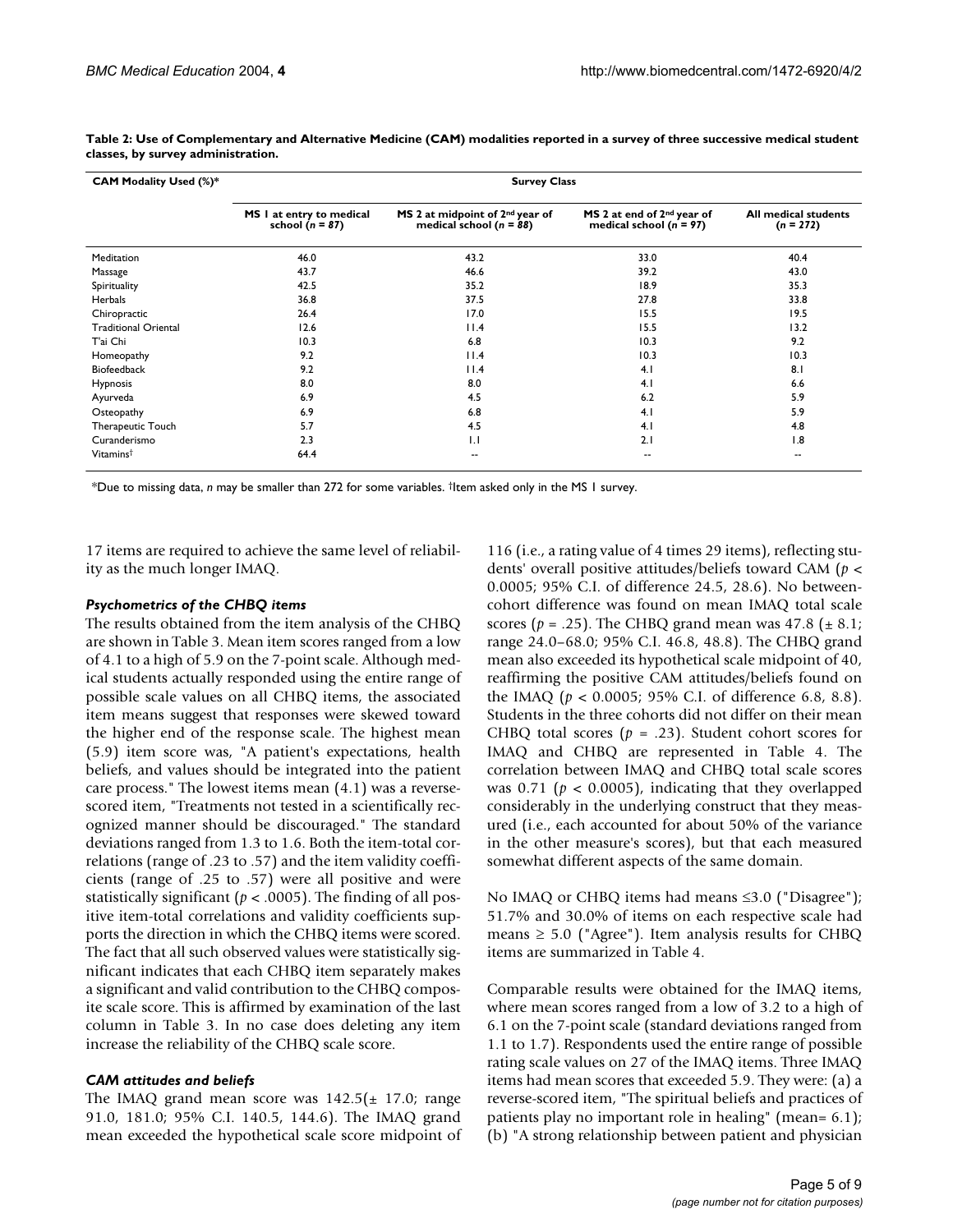<span id="page-5-0"></span>

| Table 3: The Complementary and Alternative Medicine (CAM) Health Belief Questionnaire (CHBQ): Items means, standard deviations,              |
|----------------------------------------------------------------------------------------------------------------------------------------------|
| item-total correlations, validity coefficients, and coefficient alphas if the item is deleted from the composite scale score. Data for three |
| successive classes of medical students.                                                                                                      |

| <b>Item Content</b>                                                                                                              | Meana | <b>Standard</b><br><b>Deviation</b> | Item-Total<br>Correlationb | <b>Validity</b><br>Coefficient <sup>c</sup> | Alpha if Item is<br><b>Deletedd</b> |
|----------------------------------------------------------------------------------------------------------------------------------|-------|-------------------------------------|----------------------------|---------------------------------------------|-------------------------------------|
| The physical and mental health are maintained by an<br>underlying energy or vital force.                                         | 4.4   | 1.6                                 | .57                        | .47                                         | .70                                 |
| Health and disease are a reflection of balance<br>between positive life-enhancing forces and negative<br>destructive forces.     | 4.3   | 1.5                                 | .56                        | .39                                         | .71                                 |
| The body is essentially self-healing and the task of a<br>health care provider is to assist in the healing<br>process.           | 4.7   | 1.5                                 | .36                        | .25                                         | .74                                 |
| A patient's symptoms should be regarded as a<br>manifestation of a general imbalance or dysfunction<br>affecting the whole body. | 4.6   | $\mathsf{I}$ .4                     | .49                        | .34                                         | .72                                 |
| A patient's expectations, health beliefs and values<br>should be integrated into the patient care process.                       | 5.9   | 1.3                                 | .23                        | .35                                         | .75                                 |
| Complementary therapies are a threat to public<br>health. <sup>e</sup>                                                           | 5.5   | 1.5                                 | .37                        | .57                                         | .74                                 |
| Treatments not tested in a scientifically recognized<br>manner should be discouraged. <sup>e</sup>                               | 4.1   | 1.6                                 | .27                        | .32                                         | .75                                 |
| Effects of complementary therapies are usually the<br>result of a placebo effect. <sup>e</sup>                                   | 4.5   | 1.4                                 | .33                        | .44                                         | .74                                 |
| Complementary therapies include ideas and methods<br>from which conventional medicine could benefit.                             | 5.4   | 1.3                                 | .45                        | .53                                         | .73                                 |
| Most complementary therapies stimulate the body's<br>natural therapeutic powers.                                                 | 4.5   | 1.3                                 | .50                        | .33                                         | .72                                 |

a All items used a 7-point response scale, with 1 = "Absolutely Disagree" and 7 = "Absolutely Agree." **b** Product-moment correlation corrected by excluding the item score from the total score. All correlations are statistically significant (*p* < .0005). c Product-moment correlation using IMAQ scale score as the criteria score. All correlations are statistically significant ( $p < .0005$ ). <sup>d</sup> Some statistics calculated with student sample size < 272 because of missing data. e Item responses were reverse scored so a higher value indicated greater endorsement.

is an extremely valuable therapeutic intervention that leads to improved outcomes" (mean= 6.0; and (c) "Quality of life measures are of equal importance as disease specific outcomes in research" (mean= 5.9). The lowest IMAQ mean (3.2) was a reverse-scored item, "The physician's role is primarily to promote the health and healing of the physical body."

Students posting higher IMAQ or CHBQ total scale scores tended to be those who used more CAM modalities (r = .30 and .39, respectively; *p* < .0005). Higher IMAQ and CHBQ scores also were associated with having used more CAM information resources (r = .24 and .22; *p* < .0005). There was a weak but statistically significant correlation between gender and scores on the IMAQ scale (r = .20; p  $= .002$ ) and on the CHBQ ( $r = .16$ ;  $p = .01$ ), with females posting somewhat higher scores overall. All other correlations among IMAQ, CHBQ, and other variables studied were not statistically significant.

### **Conclusions and Discussion**

This study was conducted at one medical school for three medical student classes. While this population provided sufficient data for validation of the CHBQ, the reported results on use of CAM modalities, informational sources and CAM beliefs/attitudes are specific to these cohorts. Limitations of the study include: a different method of surveying students for CAM modality use compared to the US national telephone survey reports of the general population [2,3], and lack of comparison with another medical school. In addition, we chose not to define each of the 14 listed CAM modalities in the survey to maintain brevity and compliance with completion, and some overlap of choices may have occurred. For example, the modality of prayer or intercessory prayer could be categorized as either "spirituality" or "meditation." However we believe that since students would have chosen only one category for each modality used, this would not have resulted in overreporting of self-use.

One aim of this study was to validate and test the feasibility of a new measure of medical student attitudes/beliefs towards CAM use and practice. The 10-item CHBQ had similar measurement properties to the 29-item IMAQ. Responses to both measures overlapped considerably, suggesting that each measured the same underlying con-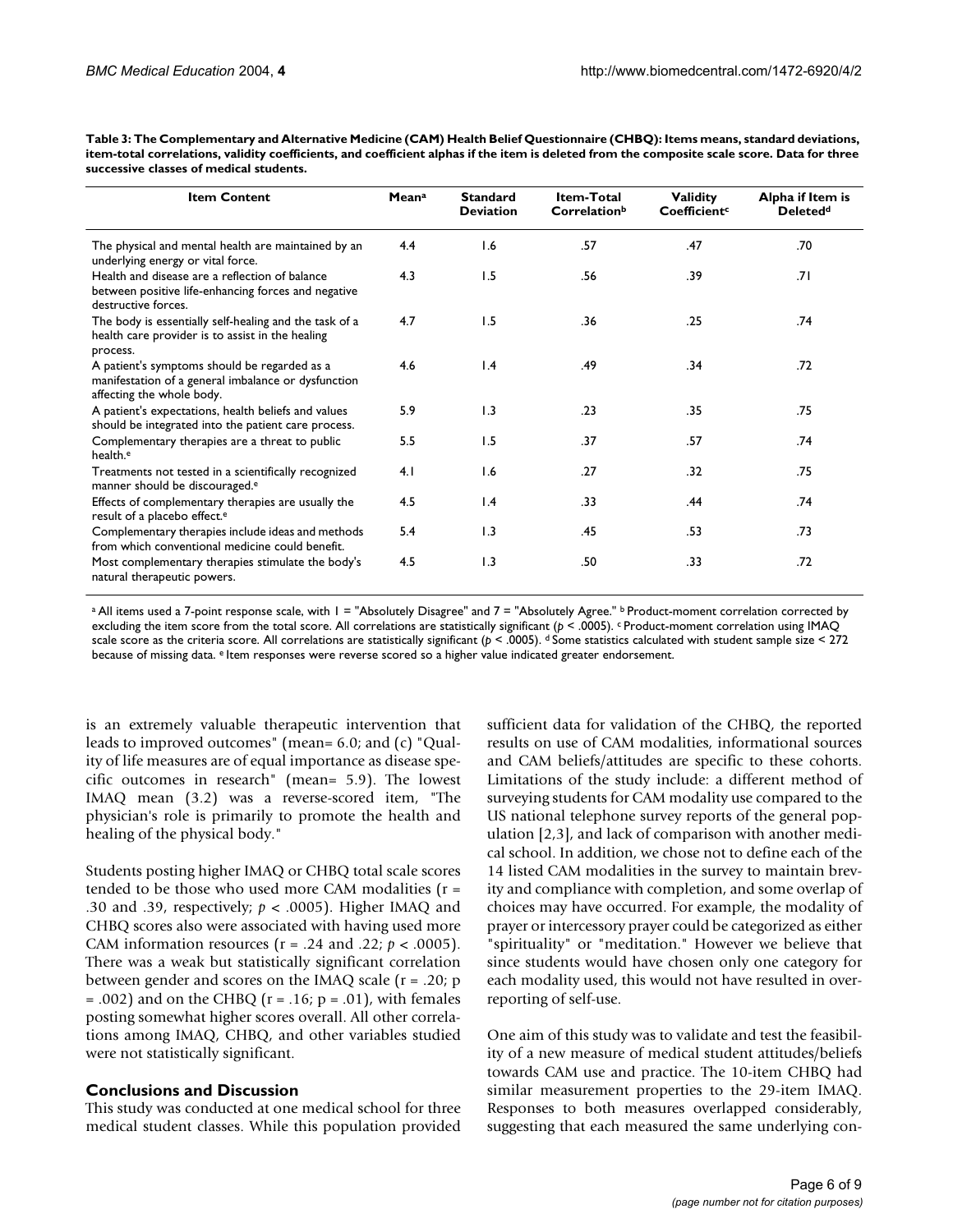| <b>Survey Class</b><br>n                             |     | Mean  | <b>Standard</b><br><b>Deviation</b> | Range |                  | <b>Percentiles</b> |                  |       |
|------------------------------------------------------|-----|-------|-------------------------------------|-------|------------------|--------------------|------------------|-------|
|                                                      |     |       | Min.                                | Max   | 25 <sup>th</sup> | 50th               | 75 <sup>th</sup> |       |
| MS I at entry to medical school                      |     |       |                                     |       |                  |                    |                  |       |
| <b>IMAQ</b>                                          | 87  | 142.8 | 18.3                                | 91    | 179              | 130.5              | 143.0            | 158.0 |
| <b>CHBO</b>                                          | 85  | 48.4  | 8.9                                 | 27    | 64               | 40.5               | 49.0             | 56.3  |
| MS 2 at midpoint of second year of<br>medical school |     |       |                                     |       |                  |                    |                  |       |
| <b>IMAQ</b>                                          | 85  | 140.1 | 18.5                                | 91    | 8                | 126.0              | 140.0            | 155.5 |
| <b>CHBO</b>                                          | 85  | 46.6  | 8.6                                 | 24    | 68               | 40.0               | 46.0             | 53.0  |
| MS 2 at end of second year of medical<br>school      |     |       |                                     |       |                  |                    |                  |       |
| <b>IMAQ</b>                                          | 96  | 144.4 | 14.2                                | 112   | 8                | 136.0              | 144.0            | 152.8 |
| <b>CHBO</b>                                          | 97  | 48.3  | 6.7                                 | 29    | 65               | 44.0               | 48.0             | 52.5  |
| Total                                                |     |       |                                     |       |                  |                    |                  |       |
| <b>IMAQ</b>                                          | 268 | 142.5 | 17.0                                | 91    | 8                | 131.0              | 143.0            | 155.0 |
| <b>CHBO</b>                                          | 267 | 47.8  | 8.1                                 | 24    | 68               | 42.0               | 48.0             | 53.0  |

<span id="page-6-0"></span>**Table 4: IMAQ and CHBQ descriptive scale score statistics for three successive medical student classes.**

struct of attitudes toward the use of complementary and alternative therapies in the setting of holistic health care and alternative health belief systems. The CHBQ has the advantage of being generic to health professionals and not limited to physicians for measuring CAM attitudes/ beliefs. Therefore it may be used for residency, nursing and CAM practitioner education, although separate validation studies for trainees in other disciplines remain to be done. The brevity of the CHBQ increases its practicality for repeated administrations and may facilitate greater compliance, ease of analysis, and a higher response rate, all of which contribute to the acquisition of more reliable and valid educational outcome evaluation data.

Medical students use CAM modalities at a self-reported rate higher than recently reported in the general US population [2,3]. However, the methods of surveying the populations are different. We used a written survey in an educational setting whereas the US general population studies used telephone surveys of randomly selected households. This study revealed no differences in overall use of CAM modalities by MS 1 and MS 2 who are at different stages of their medical school training. More than 73% of students in this study reported self-use of at least one modality, compared to 42% of the US population surveyed in 1997 [2]. The modalities most commonly used are similar to those identified by the US population: herbal medicine, massage, and megavitamins [2]. The reasons why US patients use CAM were explored and reported in 1998 [21]. In that study, the majority of patients seeking CAM therapies was described as being more educated, reporting poorer health, and selecting CAM therapies not because of dissatisfaction with conventional therapies, but because alternative therapies were more congruent with their values and health beliefs. In this study, the reasons why our students use CAM therapies at a higher rate than the general population were not examined.

The medical students studied are highly likely to seek information about CAM from online resources, particularly PubMed [20]. It is difficult to account for the greater awareness of a variety online CAM resources by MS 1 compared to MS 2. This may represent a "recency effect" of a medical informatics class for MS 1 that included CAM online data sources. Since the MS 2 received the same informatics instruction in their first year, this suggests a need to reinforce the teaching of online information CAM resources in year 2 of the curriculum.

The three student class samples presented with similar characteristics, and they represented a rather homogenous group of learners. MS 2 had received three hours of required didactic CAM instruction within the Patient-Doctor course. This curriculum appeared not to have additionally impacted an already positive attitude towards CAM education and use. One shortcoming is that we did not collect information on changes in CAM knowledge and skills in the three classes studied to demonstrate an increase in these domains of learning. The finding of positive attitudes/beliefs towards CAM for all classes is useful for guiding future CAM curriculum development. Whether the positive attitudes are related to certain student demographics (such as diverse ethnicity, origin from California, or gender) specific to the 3 classes is yet to be determined. Only gender was significantly correlated with IMAQ and CHBQ total scale scores, and those correlations were small. Ethnicity was not a significant correlate. Future comparisons with medical schools having different student characteristics are anticipated and will be revealing. It is concluded that the already positive perceptions students bring at entry to medical school are maintained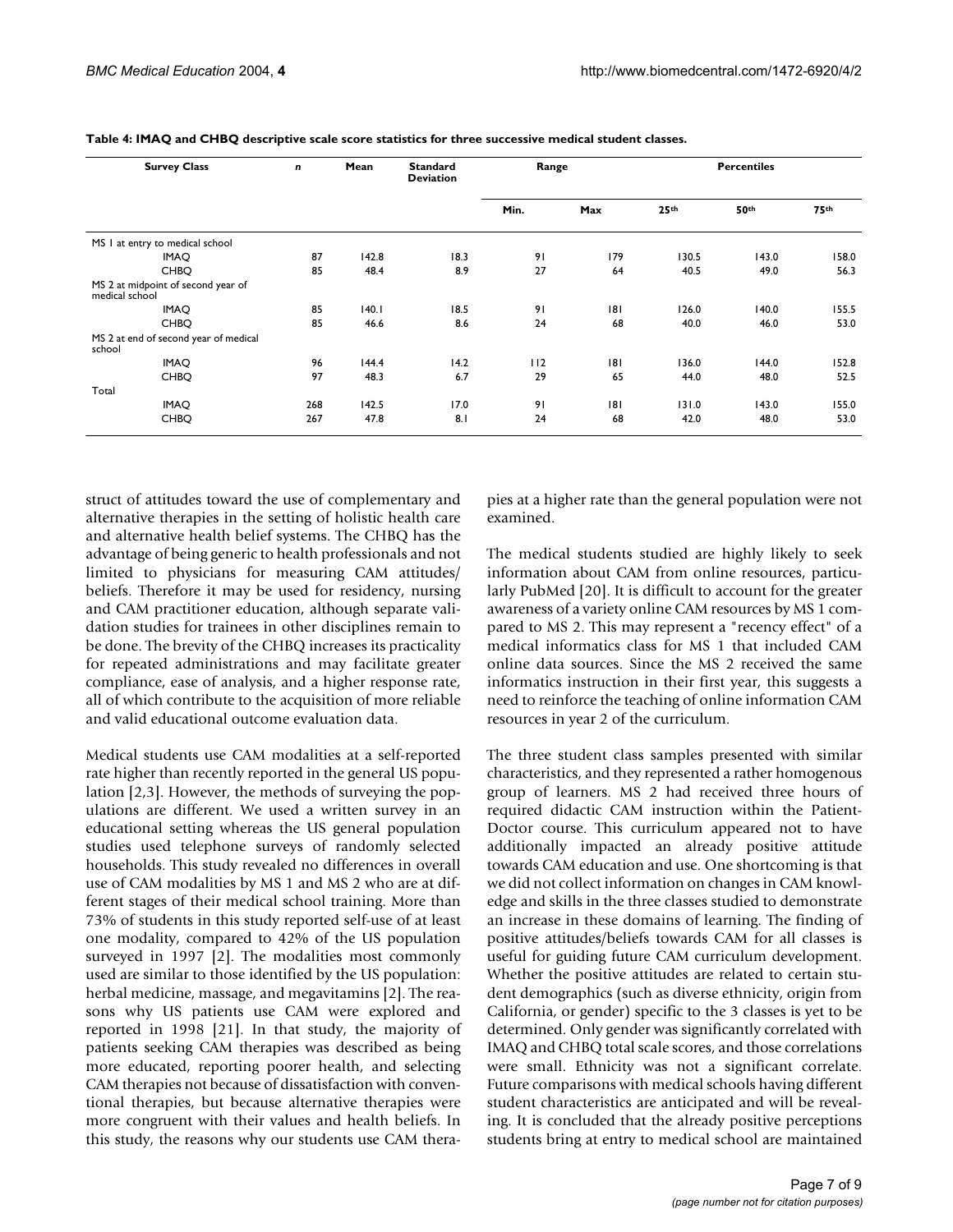through a first year curriculum of predominantly basic science courses and minimal formal CAM instruction.

Future new CAM curricula will focus on knowledge and skill acquisition, such as competencies for interviewing patients for CAM use and health beliefs, and skills for searching and locating evidence on CAM modalities, rather than to change already positive CAM attitudes/ beliefs. Measuring the outcomes of instruction should include and account for the effects of attitudes/beliefs on learners' acquisition of competencies. Thus, the relatively brief and easy-to-administer CHBQ will have high utility.

In summary, this study showed that students enter our medical school with positive attitudes/beliefs towards CAM practice and exhibit a high level of self-reported use of CAM modalities, above that observed in the general US population. Students have a high rate of online information-seeking behavior in relation to CAM use, but this is mostly limited to one database. The short CHBQ has the potential to measure student attitudes/beliefs. In addition, the CHBQ has potential use in other health professions education settings. Given the paucity of educational tools for measuring the impact of new CAM curricula, the CHBQ will provide a useful start to CAM attitude/belief assessment. The need remains to carefully develop and validate methods for evaluating other instructional outcomes such as CAM knowledge and skill acquisition.

### **List of Abbreviations Used**

CAM Complementary and Alternative Medicine

CHBQ CAM Health Belief Questionnaire

IMAQ Integrative Medicine Attitude Questionnaire

IRB Institutional Review Board

MS 1 First year medical student

MS 2 Second year medical student

#### **Competing Interests**

None declared.

#### **Authors' Contributions**

Désirée Lie co-designed the study, performed the literature review, collected the data and co-authored the manuscript. John Boker co-designed the study, performed the data analysis, and co-authored the manuscript.

#### **Additional material**

#### **Additional File 1**

*CAMsurvey, PDF format,* Survey of Health Care Use and Practice*, a CAM needs assessment questionnaire.* Click here for file [\[http://www.biomedcentral.com/content/supplementary/1472-](http://www.biomedcentral.com/content/supplementary/1472-6920-4-2-S1.doc) 6920-4-2-S1.doc]

#### **Acknowledgements**

The Susan Samueli Center for Complementary and Alternative Medicine at the University of California, Irvine supported this work. The CAM Education Task Force contributed to the development and pilot testing of the CHBQ and provided manuscript review and approval.

#### **References**

- 1. Eisenberg DM: **[Advising patients who seek alternative medical](http://www.ncbi.nlm.nih.gov/entrez/query.fcgi?cmd=Retrieve&db=PubMed&dopt=Abstract&list_uids=9214254) [therapies.](http://www.ncbi.nlm.nih.gov/entrez/query.fcgi?cmd=Retrieve&db=PubMed&dopt=Abstract&list_uids=9214254)** *Ann Intern Med* 1997, **127:**61-69.
- 2. Eisenberg DM, Davis RB, Ettner SL, Appel S, Wilkey S, Van Rompay M, Kessler RC: **[Trends in alternative medicine use in the](http://www.ncbi.nlm.nih.gov/entrez/query.fcgi?cmd=Retrieve&db=PubMed&dopt=Abstract&list_uids=10.1001/jama.280.18.1569) [United States, 1990-1997: results of a follow-up national](http://www.ncbi.nlm.nih.gov/entrez/query.fcgi?cmd=Retrieve&db=PubMed&dopt=Abstract&list_uids=10.1001/jama.280.18.1569) [survey](http://www.ncbi.nlm.nih.gov/entrez/query.fcgi?cmd=Retrieve&db=PubMed&dopt=Abstract&list_uids=10.1001/jama.280.18.1569)[.](http://www.ncbi.nlm.nih.gov/entrez/query.fcgi?cmd=Retrieve&db=PubMed&dopt=Abstract&list_uids=9820257)** *JAMA* 1998, **280:**1569-1575.
- 3. Eisenberg DM, Kessler RC, Foster C, Norlock FE, Calkins DR, Delbanco TL: **[Unconventional medicine in the United States.](http://www.ncbi.nlm.nih.gov/entrez/query.fcgi?cmd=Retrieve&db=PubMed&dopt=Abstract&list_uids=10.1056/NEJM199301283280406) [Prevalence, costs, and patterns of use](http://www.ncbi.nlm.nih.gov/entrez/query.fcgi?cmd=Retrieve&db=PubMed&dopt=Abstract&list_uids=10.1056/NEJM199301283280406)[.](http://www.ncbi.nlm.nih.gov/entrez/query.fcgi?cmd=Retrieve&db=PubMed&dopt=Abstract&list_uids=8418405)** *N Engl J Med* 1993, **328:**246-252.
- 4. Wetzel MS, Kaptchuk TJ, Haramati A, Eisenberg DM: **[Complemen](http://www.ncbi.nlm.nih.gov/entrez/query.fcgi?cmd=Retrieve&db=PubMed&dopt=Abstract&list_uids=12558358)[tary and alternative medical therapies: implications for med](http://www.ncbi.nlm.nih.gov/entrez/query.fcgi?cmd=Retrieve&db=PubMed&dopt=Abstract&list_uids=12558358)[ical education.](http://www.ncbi.nlm.nih.gov/entrez/query.fcgi?cmd=Retrieve&db=PubMed&dopt=Abstract&list_uids=12558358)** *Ann Intern Med* 2003, **138:**191-196.
- 5. Frenkel M, Arye EB: **[The growing need to teach about comple](http://www.ncbi.nlm.nih.gov/entrez/query.fcgi?cmd=Retrieve&db=PubMed&dopt=Abstract&list_uids=11242575)[mentary and alternative medicine: questions and challenges.](http://www.ncbi.nlm.nih.gov/entrez/query.fcgi?cmd=Retrieve&db=PubMed&dopt=Abstract&list_uids=11242575)** *Acad Med* 2001, **76:**251-254.
- 6. Lundberg G: **Alternative Medicine.** *JAMA* 1998, **280:**1549-1640.
- 7. *British Medical Journal* 1997.
- 8. Whitcomb M: **[Complementary, Alternative, and Integrative](http://www.ncbi.nlm.nih.gov/entrez/query.fcgi?cmd=Retrieve&db=PubMed&dopt=Abstract&list_uids=12228070) [Medicine.](http://www.ncbi.nlm.nih.gov/entrez/query.fcgi?cmd=Retrieve&db=PubMed&dopt=Abstract&list_uids=12228070)** *Acad Med* 2002, **77:**845-941.
- 9. Wetzel MS, Eisenberg DM, Kaptchuk TJ: **[Courses involving com](http://www.ncbi.nlm.nih.gov/entrez/query.fcgi?cmd=Retrieve&db=PubMed&dopt=Abstract&list_uids=10.1001/jama.280.9.784)[plementary and alternative medicine at US medical schools](http://www.ncbi.nlm.nih.gov/entrez/query.fcgi?cmd=Retrieve&db=PubMed&dopt=Abstract&list_uids=10.1001/jama.280.9.784)[.](http://www.ncbi.nlm.nih.gov/entrez/query.fcgi?cmd=Retrieve&db=PubMed&dopt=Abstract&list_uids=9729989)** *JAMA* 1998, **280:**784-787.
- 10. Barzansky B, Jonas HS, Etzel SI: **[Educational programs in US](http://www.ncbi.nlm.nih.gov/entrez/query.fcgi?cmd=Retrieve&db=PubMed&dopt=Abstract&list_uids=10.1001/jama.284.9.1114) [medical schools, 1999-2000](http://www.ncbi.nlm.nih.gov/entrez/query.fcgi?cmd=Retrieve&db=PubMed&dopt=Abstract&list_uids=10.1001/jama.284.9.1114)[.](http://www.ncbi.nlm.nih.gov/entrez/query.fcgi?cmd=Retrieve&db=PubMed&dopt=Abstract&list_uids=10974691)** *JAMA* 2000, **284:**1114-1120.
- 11. Bhattacharya B: **[M.D. programs in the United States with com](http://www.ncbi.nlm.nih.gov/entrez/query.fcgi?cmd=Retrieve&db=PubMed&dopt=Abstract&list_uids=10706240)[plementary and alternative medicine education opportuni-](http://www.ncbi.nlm.nih.gov/entrez/query.fcgi?cmd=Retrieve&db=PubMed&dopt=Abstract&list_uids=10706240)**
- **[ties: an ongoing listing.](http://www.ncbi.nlm.nih.gov/entrez/query.fcgi?cmd=Retrieve&db=PubMed&dopt=Abstract&list_uids=10706240)** *J Altern Complement Med* 2000, **6:**77-90. 12. **NCCAM, National Institutes of Health** [\[http://](http://www.nccam.nih.gov) [www.nccam.nih.gov](http://www.nccam.nih.gov)]
- 13. American Medical Association Council on Medical Education June 1997: **Encouraging medical student education in complementary health care practices.** *Chicago, IL, American Medical Association*; 1977.
- 14. Carlston M, Stuart MR, Jonas W: **[Alternative medicine instruc](http://www.ncbi.nlm.nih.gov/entrez/query.fcgi?cmd=Retrieve&db=PubMed&dopt=Abstract&list_uids=9310753)[tion in medical schools and family practice residency](http://www.ncbi.nlm.nih.gov/entrez/query.fcgi?cmd=Retrieve&db=PubMed&dopt=Abstract&list_uids=9310753) [programs.](http://www.ncbi.nlm.nih.gov/entrez/query.fcgi?cmd=Retrieve&db=PubMed&dopt=Abstract&list_uids=9310753)** *Fam Med* 1997, **29:**559-562.
- 15. Kligler B, Gordon A, Stuart M, Sierpina V: **[Suggested curriculum](http://www.ncbi.nlm.nih.gov/entrez/query.fcgi?cmd=Retrieve&db=PubMed&dopt=Abstract&list_uids=10645511) [guidelines on complementary and alternative medicine: rec](http://www.ncbi.nlm.nih.gov/entrez/query.fcgi?cmd=Retrieve&db=PubMed&dopt=Abstract&list_uids=10645511)ommendations of the Society of Teachers of Family Medi[cine Group on Alternative Medicine.](http://www.ncbi.nlm.nih.gov/entrez/query.fcgi?cmd=Retrieve&db=PubMed&dopt=Abstract&list_uids=10645511)** *Fam Med* 2000, **32:**30-33.
- 16. Schneider CD, Meek PM, Bell IR: **[Development and validation of](http://www.ncbi.nlm.nih.gov/entrez/query.fcgi?cmd=Retrieve&db=PubMed&dopt=Abstract&list_uids=200993) [IMAQ: Integrative Medicine Attitude Questionnaire](http://www.ncbi.nlm.nih.gov/entrez/query.fcgi?cmd=Retrieve&db=PubMed&dopt=Abstract&list_uids=200993)[.](http://www.ncbi.nlm.nih.gov/entrez/query.fcgi?cmd=Retrieve&db=PubMed&dopt=Abstract&list_uids=10.1186/1472-6920-3-5)** *BMC Med Educ* 2003, **3:**5.
- 17. Hopper I, Cohen M: **[Complementary therapies and the medi](http://www.ncbi.nlm.nih.gov/entrez/query.fcgi?cmd=Retrieve&db=PubMed&dopt=Abstract&list_uids=9581323)[cal profession: a study of medical students' attitudes.](http://www.ncbi.nlm.nih.gov/entrez/query.fcgi?cmd=Retrieve&db=PubMed&dopt=Abstract&list_uids=9581323)** *Altern Ther Health Med* 1998, **4:**68-73.
- 18. Chez RA, Jonas WB, Crawford C: **[A survey of medical students'](http://www.ncbi.nlm.nih.gov/entrez/query.fcgi?cmd=Retrieve&db=PubMed&dopt=Abstract&list_uids=10.1067/mob.2001.117484) [opinions about complementary and alternative medicine](http://www.ncbi.nlm.nih.gov/entrez/query.fcgi?cmd=Retrieve&db=PubMed&dopt=Abstract&list_uids=10.1067/mob.2001.117484)[.](http://www.ncbi.nlm.nih.gov/entrez/query.fcgi?cmd=Retrieve&db=PubMed&dopt=Abstract&list_uids=11568810)** *Am J Obstet Gynecol* 2001, **185:**754-757.
- 19. Kreitzer MJ, Mitten D, Harris I, Shandeling J: **[Attitudes toward](http://www.ncbi.nlm.nih.gov/entrez/query.fcgi?cmd=Retrieve&db=PubMed&dopt=Abstract&list_uids=12440838) [CAM among medical, nursing, and pharmacy faculty and stu](http://www.ncbi.nlm.nih.gov/entrez/query.fcgi?cmd=Retrieve&db=PubMed&dopt=Abstract&list_uids=12440838)-**